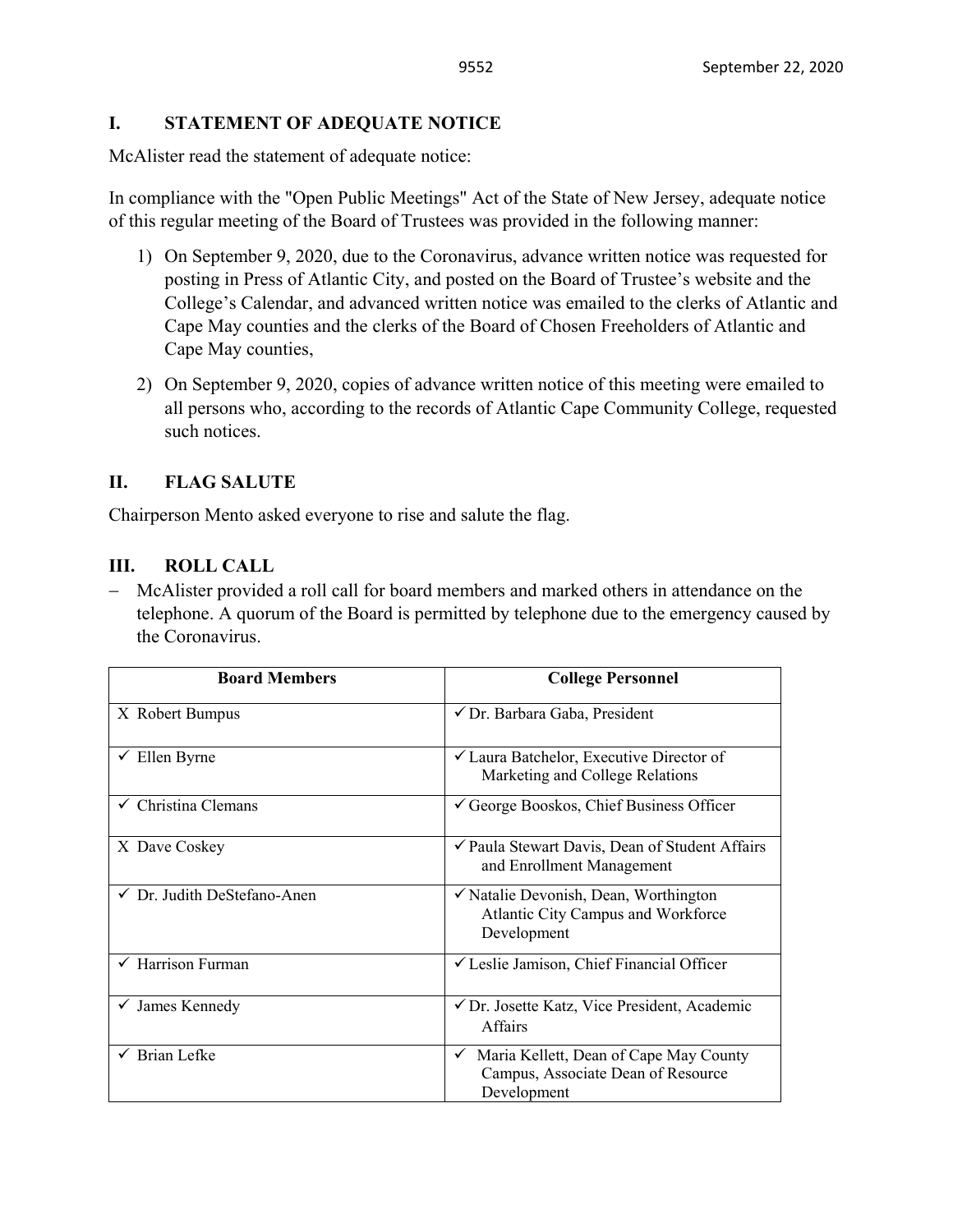| <b>Board Members</b>                                             | <b>College Personnel</b>                                                                                                  |  |
|------------------------------------------------------------------|---------------------------------------------------------------------------------------------------------------------------|--|
| $\checkmark$ Maria K. Mento                                      | X John Piazza, Chief Information Officer                                                                                  |  |
| $\overline{\smash[b]{\checkmark}}\,$ Daniel Money                | √ Jean McAlister, Board Secretary, Chief of<br>Staff, and Dean of Resource Development                                    |  |
| $\overline{\smash{\checkmark}}$ Valerie Myland                   | √ Dr. Vanessa O'Brien-McMasters, Dean,<br>Institutional Research, Planning &<br>Effectiveness                             |  |
| $\checkmark$ Donald J. Parker                                    | √ Mickey Trageser, Executive Director, Human<br>Resources                                                                 |  |
| $\checkmark$ Maria Ivette Torres                                 | <b>Legal Counsel</b><br>✔ Lou Greco, Esq., Board Solicitor                                                                |  |
| $\checkmark$ Helen Walsh                                         |                                                                                                                           |  |
| <b>Public in Attendance</b>                                      |                                                                                                                           |  |
| √ Bonnie Lindaw, Chief Financial Officer,<br>County of Atlantic  | ← Bert Rosica, Assistant Baseball Coach                                                                                   |  |
| √ Brittany Smith, Chief Financial Officer,<br>County of Cape May | √ Rodney Velardi, Baseball Coach                                                                                          |  |
| √ Stephen Nehmad, Atlantic Cape Foundation                       |                                                                                                                           |  |
| <b>Faculty and Staff in Attendance</b>                           |                                                                                                                           |  |
| √ Dr. Denise Coulter, Dean of Liberal Studies                    | Gracellen Etherton, Senior Manager, Office<br>of the President / Board of Trustees<br>Operations and Resource Development |  |
| Jamal Edwards, Director, Athletics<br>✓                          | ✓ Caesar Niglio, Master Technician, Student<br>Affairs, ACCCEA                                                            |  |

# **IV. CALL TO ORDER**

− Chairperson Mento called the meeting to order at 6:12pm on September 22, 2020.

# **V. PRESIDENT'S REPORT**

#### **State Budget Update**

- − Dr. Gaba shared that the Legislature released the revised FY2021 state budget, which includes level funding in county college state operating aid for the period of October 1, 2020 to June 30, 2021.
- − State operating aid to county colleges was reduced by 50% for the period April through September 2020. This 50% reduction caused a shortfall in both FY20 and FY21 state operating appropriations for Atlantic Cape, so the restoration for the 9-month period is very good news.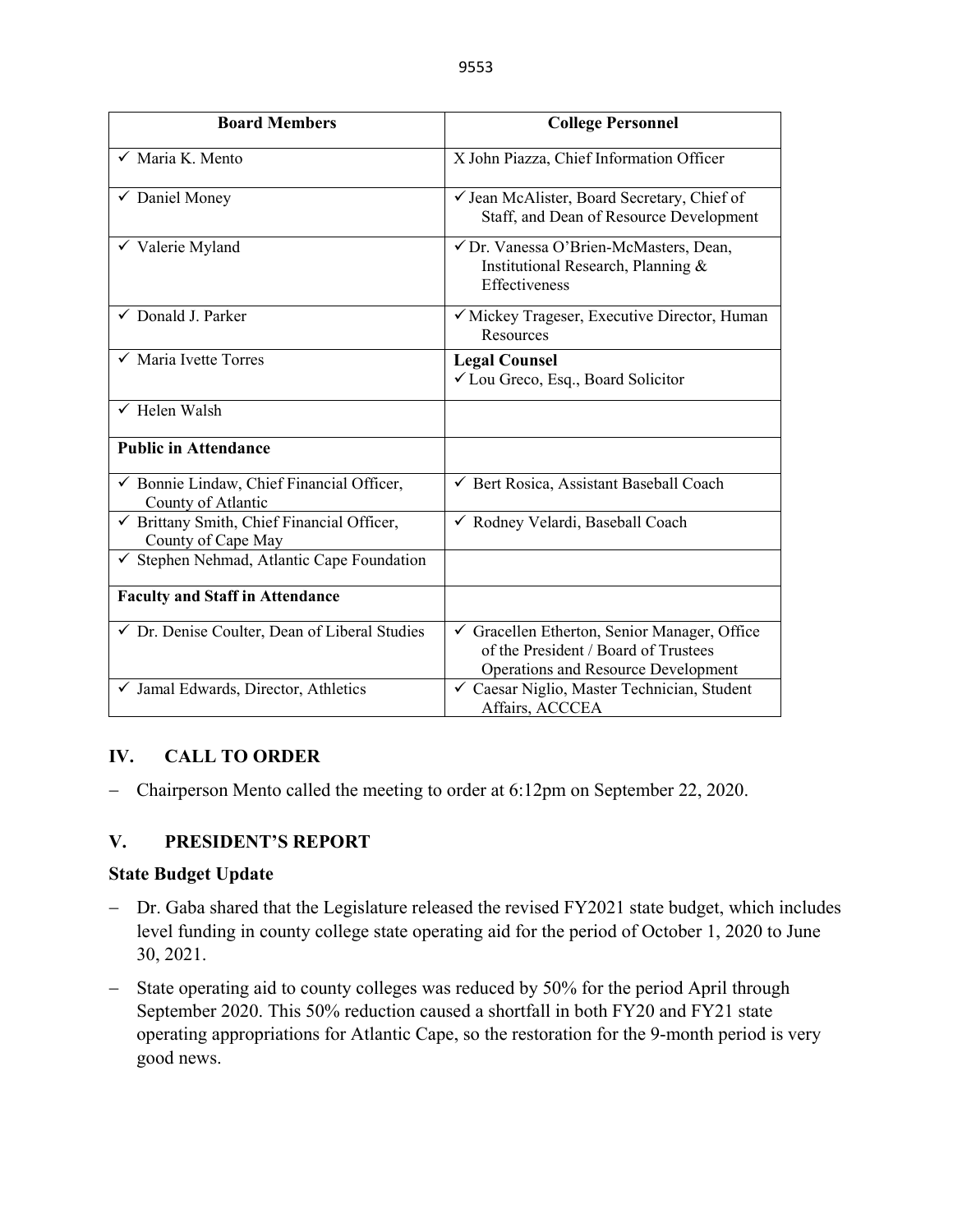- − The revised FY2021 state budget includes all of the budget items requested by the New Jersey Council of County Colleges (NJCCC).
- − The budget includes the following increases to the Governor's proposed budget:
	- o *State Operating Aid*: \$100.6 million in state operating aid, which represents level funding for October 1, 2020 to June 30, 2021 to ensure a high-quality and affordable education for New Jersey residents. This is an increase of \$25 million over the Governor's proposal.
	- o *Chapter 12*: An increase of \$3.826 million over the Governor's proposal for the Chapter 12 program.
- − The budget also includes funding that was expected to be signed by the Govenor:
	- o *Funding for CCOG for Students*: \$10 million for the Community College Opportunity Grant (CCOG) to ensure that the program will continue with the same parameters that are in place for the Fall 2020 semester, expanding access to a post-secondary education for more New Jersey residents.
	- o *Student Success Incentive Funding*: \$5 million in CCOG Student Success funds to community colleges to provide critical advising, mentoring and other assistance to students.
	- o *College Readiness Now*: \$1 million in College Readiness Now to support dual enrollment partnerships between community colleges and highs schools throughout the state and further expand economic opportunity.
- − Dr. Gaba thanked everyone for their support, especially from Senator Testa, the Foundation Board, the College's Board, Atlantic Cape's faculty and staff, and all of those who sent messages to their legislators through the Council's Legislative Action Center, to restore community college funding.
- − Dr. Gaba also highlighted the following items from the President's Report:

# **Campus Restart**

- − Nursing admissions were completed successfully with 128 new students admitted to the Nursing Program for a total of 231 students this semester.
- − Verizon Hotspots have been purchased with CARES Act funding to address students' internet connectivity needs off campus. The Laptop Loaner Program also continues to provide laptops to students to help ensure they have the tools they will need to be successful this semester.

# **College Update for Board of Chosen Freeholders**

− Dr. Gaba spoke to the Atlantic County Board of Chosen Freeholders at their regular meeting on September 15 and with the Cape May County Board of Chosen Freeholders on September 22. She spoke about the college's restart plans and use of the CARES Act funds. She also thanked both of the Freeholder Boards for their support of Atlantic Cape and our students.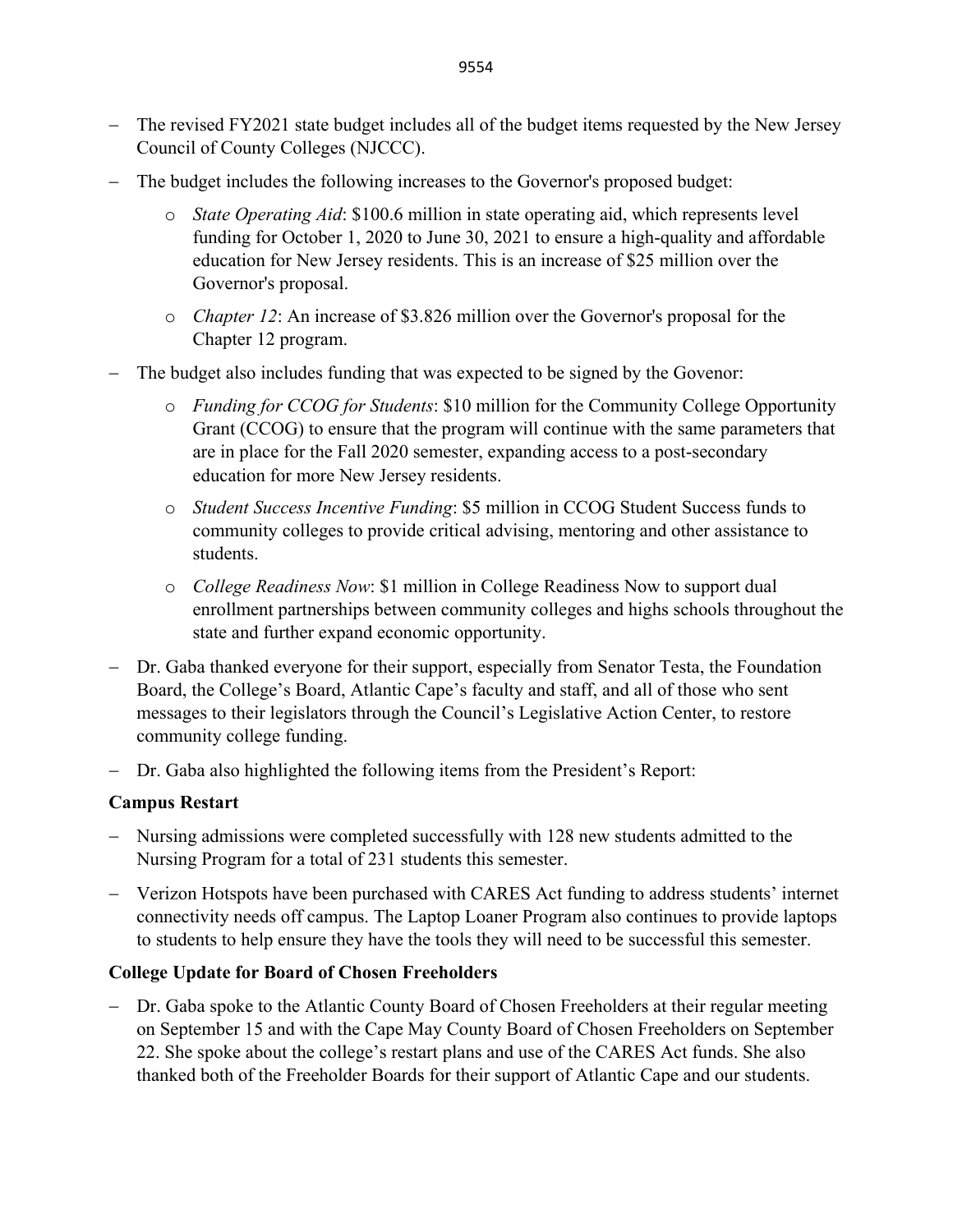# **USDA Supports bizHub at Cape May County Campus**

- − The United States Department of Agriculture (USDA) announced that Atlantic Cape Community College will receive \$40,000, through the department's Rural Business Development Program, to create Cape May County's first small business and entrepreneur resource center at the Cape May County Campus.
- The resource center, or "bizHub", will identify, train, and provide technical assistance to existing and prospective entrepreneurs and business managers. This project will deliver new economic development capacity to Cape May County by serving small businesses, with special outreach to women, minority, and veteran-owned businesses.

#### **Student Accomplishments**

− Nick Atohi is the Spring 2020 recipient of the Buccaneers Baseball Academic Achievement Award (AAA), which is awarded each semester to the top GPA earner on the team. A top baseball prospect from Mainland Regional High School, Nick transferred to Atlantic Cape from Rowan College at Burlington County (RCBC) in the Spring of 2019.

#### **Inside the College**

- − Jean McAlister, Coach Rodney Velardi, and Stephen Nehmad, Esq. presented on the Atlantic Cape Baseball Field "Hit It Out of the Park" Foundation Capital Campaign Project.
- − Chairperson Mento noted that baseball games will bring students and the community to the college and will allow us to be more competitive with other institutions of higher education. She noted that baseball was a "big deal" when she was a student at Atlantic Cape, so she is personally excited for this important initiative.

*Secretary's Note-The President's full monthly report is posted on the Board webpage.*

#### **VI. COMMENTS FROM THE PUBLIC**

- − Chairperson Mento called for comments from the public on agenda items.
- − None noted.

#### **VII. CONSENT RESOLUTONS**

− McAlister read the following consent resolutions.

**Res. #19** Approve: Regular Session Minutes (August 25, 2020)

#### **Res. #21**

#### **Personnel Action**

*Appointment -* **Gerald Fox**, Instructional Technology Program Coordinator, at a salary of \$46,632, effective October 1, 2020.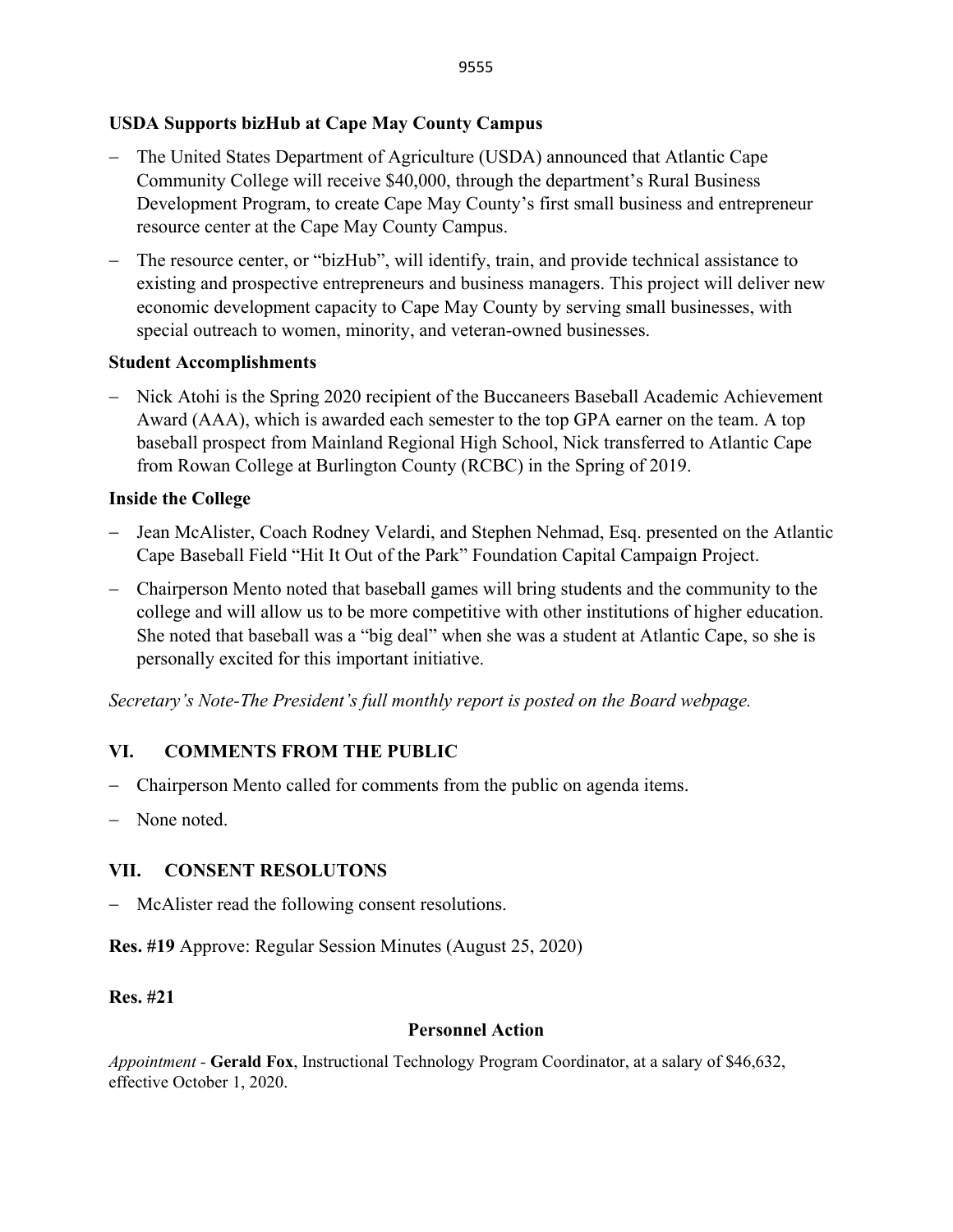*Promotions -* **Dennis Jones** from EOF Counselor I to EOF Counselor II effective retroactive to July 1, 2020 at a salary of \$65,337 **(Grant Funded)**; **Michael Forest** from SSA Grant funded Counselor I to Counselor II effective retroactive to July 1, 2020 at a salary of \$63,639 **(Grant Funded)**.

#### **Res. #24**

#### **Policy Update**

Revisions to Policy No. 610 Asset Capitalization Policy.

#### **Res. #24A**

### **Policy Update**

Revisions to Policy No. 213 *General Admission.*

#### **Res. #22**

#### **Award of Bids**

| <b>Number</b>      | <b>Item and Vendor Information</b>                                                                | Amount      |
|--------------------|---------------------------------------------------------------------------------------------------|-------------|
| <b>Bid Ex. 878</b> | Closed Captioning Service                                                                         | \$20,700.00 |
|                    | <b>CARES Act Higher Education Emergency Relief Fund</b><br>- Institutional Portion (Grant Funded) |             |
|                    | 3Play Media<br>Boston, MA                                                                         |             |
| Bid Ex. 879        | AV Equipment - $D \& K$ Building Renovations                                                      | \$55,889.54 |
|                    | Chapter 12 Funded                                                                                 |             |
|                    | Troxell<br>Lumberton, NJ                                                                          |             |
| <b>Bid Ex. 880</b> | Computer Lab for Small Unmanned Aircraft Field<br>Technician                                      | \$44,074.80 |
|                    | Perkins (Grant Funded)                                                                            |             |
|                    | Ocean Computer Group<br>Matawan, NJ                                                               |             |
| <b>Bid Ex. 881</b> | Nurse Tim V-Clinical Virtual Clinical Program                                                     | \$43,750.00 |
|                    | Perkins (Grant Funded)                                                                            |             |
|                    | Nurse Tim, Inc.<br>Waconia, MN                                                                    |             |

Total \$164,414.34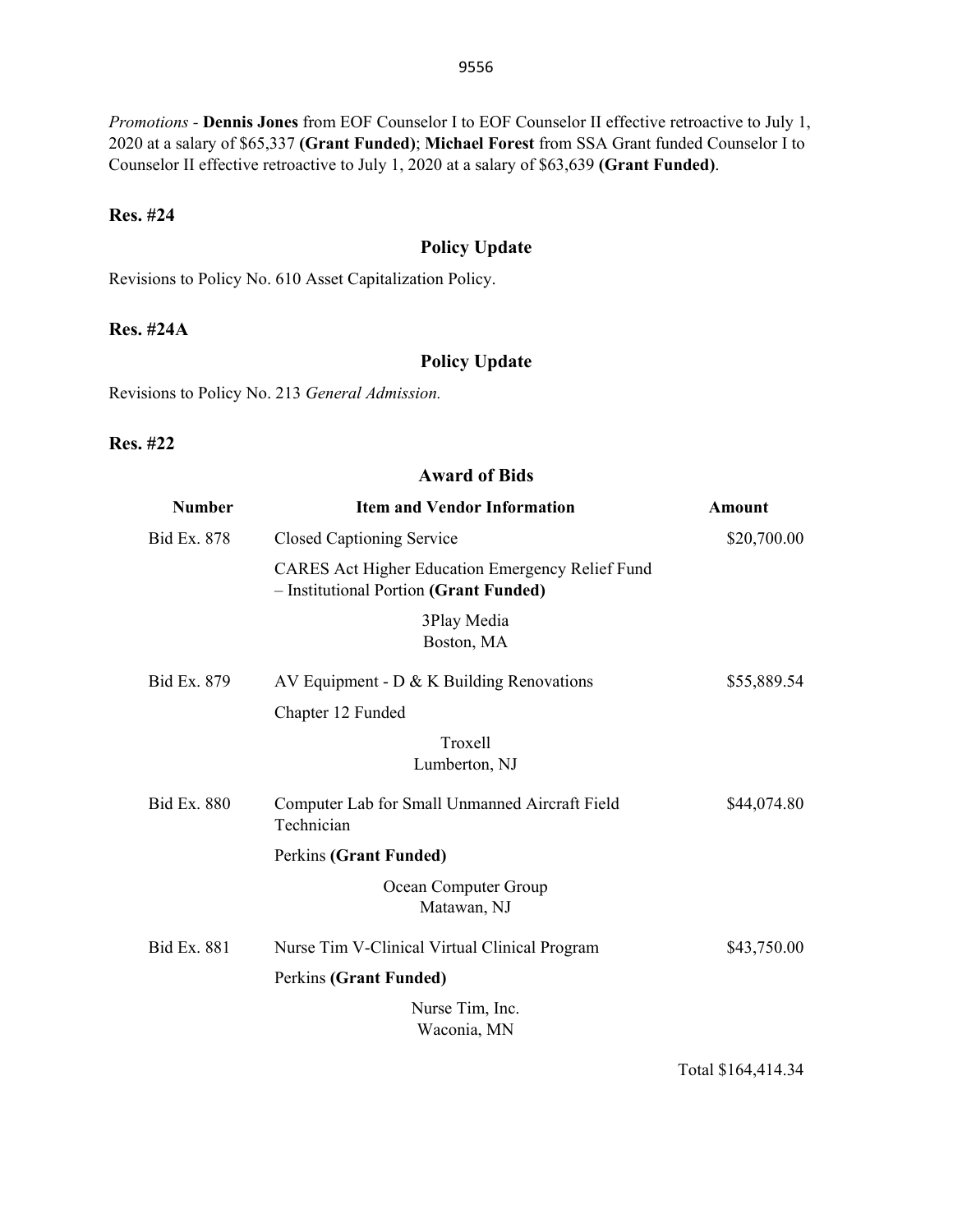#### **Res. #23**

### **Resolution Authorizing the Award of a Contract for Professional Services**

#### **Allied Universal Service**

To award a contract to Allied Universal Service for security services on an "as needed" basis for all three (3) campuses with the sum in excess of \$17,500.00 to June 30, 2021.

#### **Res. #94 Rev.**

# **Accept College Readiness Now VI Additional Grant Funds**

To accept an additional \$1,820 for the implementation of the College Readiness Now VI Project for a total grant award of \$54,552 and a grant term of July 1, 2019 – August 20, 2020.

### **Res. #25**

### **United States Department of Agriculture Rural Business Development Grants (RBDG)**

To accept a grant of \$40,000 from the United States Department of Agriculture's Rural Business Development Grants (RBDG) program to identify, train and provide technical assistance to existing and prospective rural entrepreneurs and managers; establish the bizHub as a Business Support Center in Cape May County; and assist in the creation of new rural businesses.

#### **Res. #26**

# **Strengthening Community Colleges Training Grants Program**

To participate as a subgrantee applicant in Rowan College of South Jersey's application to the U.S. Department of Labor, Employment and Training Administration's Strengthening Community Colleges Training Grants Program to expand community colleges' ability to meet labor market demand for a skilled workforce, requesting a consortia award of up to \$5 million over the grant term of 48 months with an anticipated start date of January 1, 2021.

#### **Res. #27**

# **Casino Reinvestment Development Authority (CRDA) Grant – "Atlantic City Works"**

To submit an application to the Casino Reinvestment Development Authority (CRDA) for a workforce training program titled "Atlantic City Works" that will deliver training to Atlantic City residents and employees of Atlantic City casinos, focused on Foundations for Success (Adult Basic Education and English as a Second Language); Certification and Credential Programs; and Incumbent Worker Training programs, with a grant request of \$492,780 over a term of one year (Jan. 1, 2021 - Dec. 31, 2021, anticipated).

#### **Res. #28** Executive Session

Trustee Money motioned to approve consent resolutions; Trustee Torres seconded.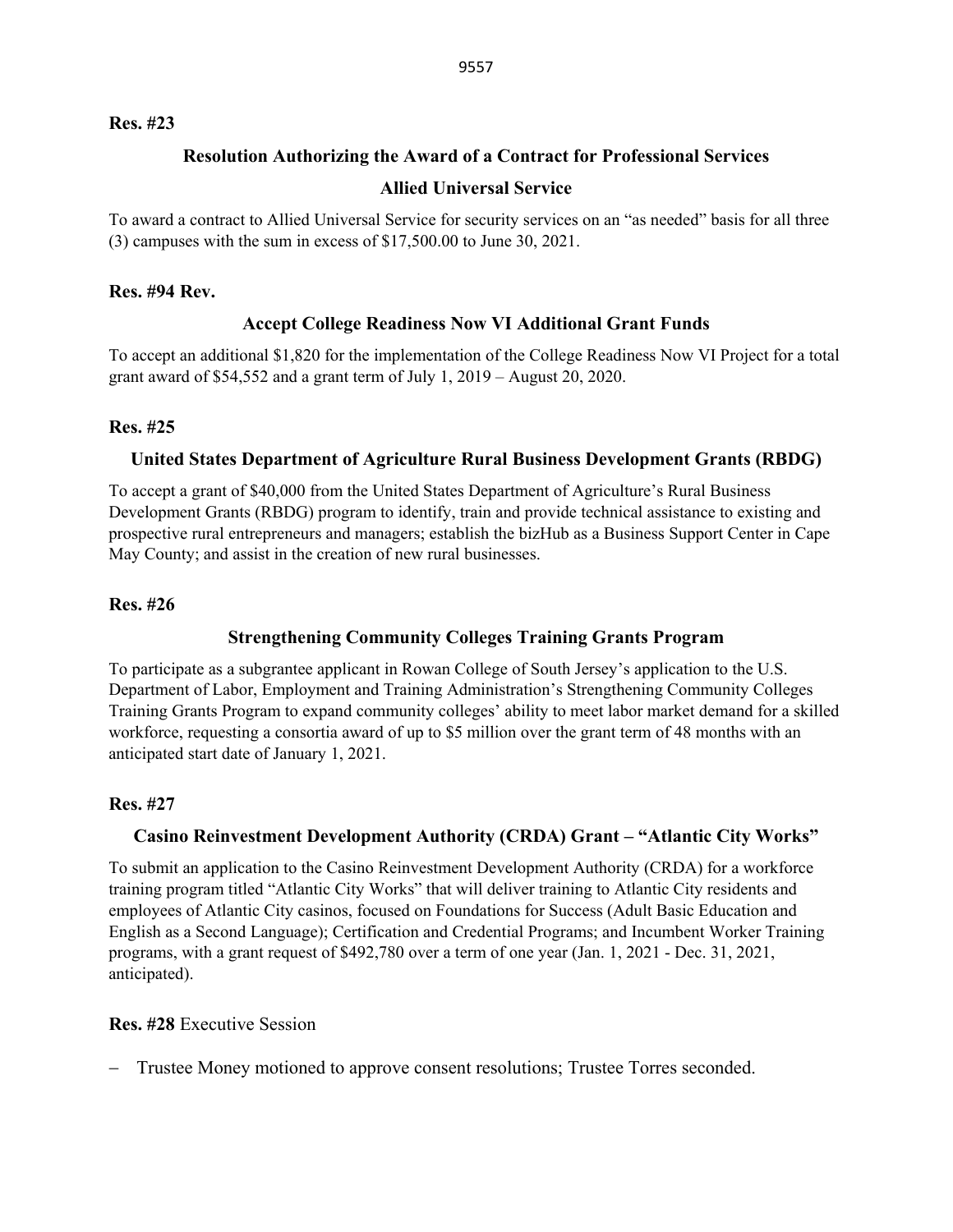ROLL CALL: ALL AYES NO NAYS ABSTENTIONS Motion carried.

## **VIII. BUDGET REPORT**

Trustee Byrne reported under Resolution #2 and Res. #20 – Regular Resolutions.

# **IX. REGULAR RESOLUTIONS**

**Res. #2** FY20 Draft Financial Statement for twelve months ended June 30, 2020 as of September 10, 2020.

Trustee Byrne stated the following:

− As of this draft report, the College has earned 99.34% of budgeted revenues and expensed 95.14% of budgeted expenses. FY20 credit tuition and fee revenue exceeded budget. The College implemented cost savings measures yielding expense savings. As a result, it is expected that there will be a positive net margin for FY20. The fiscal year end closing process is on-going, and the final FY20 net margin is dependent on finalizing the year end entries and audit. The FY20 audit is expected to begin in the next month.

− Trustee Byrne motioned to approve Resolution #2; Trustee Money seconded.

ROLL CALL: ALL AYES NO NAYS NO ABSTENTIONS Motion carried.

**Res. #20** FY21 Financial Statement for two months ended August 31, 2020.

Trustee Byrne stated the following:

− As of August 31, 2020, the College has earned 11.07% of budgeted revenues and expended 19.84% of budgeted expenditures. FY21 Summer credit enrollment is 5.2% above the budgeted goal. Summer tuition and fee revenue is \$87,483 above budget. There are some expense and encumbrance timing differences as the College is taking advantage of extended vendor payment terms. This report reflects Summer term revenue only. Next month's report will include Fall.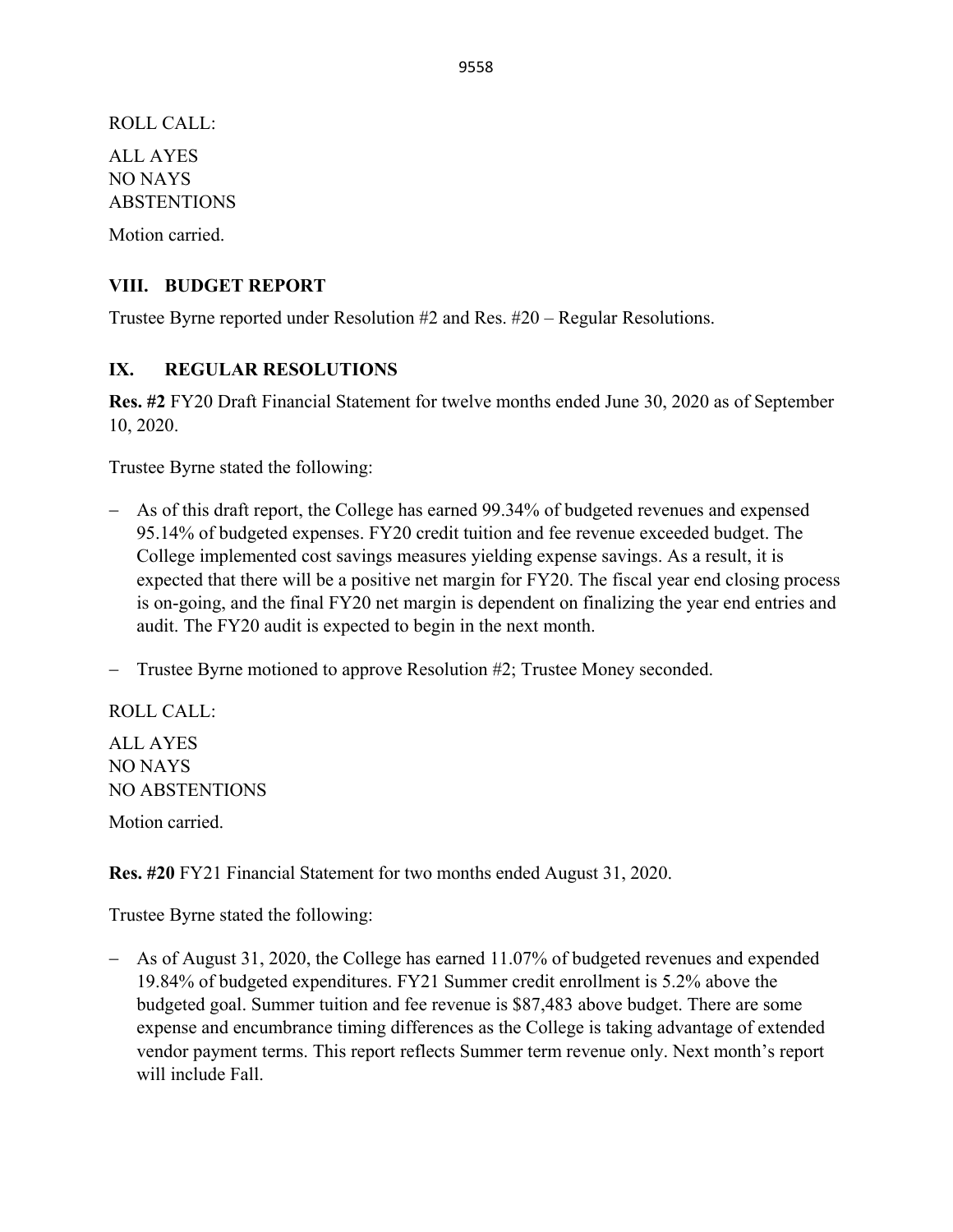- − As Dr. Gaba noted in her President's Report, it is expected the Legislature's revised ninemonth State budget will be signed by September 30, which will restore State appropriations for October-June.
- − Trustee Byrne motioned to approve Resolution #20, Trustee Money seconded.

ROLL CALL:

ALL AYES NO NAYS NO ABSTENTIONS

Motion carried.

# **Res. #21A**

# **Retirement of Jennie Ayres, Assistant Director, Conferences, Events and Contracts**

To acknowledge the retirement of **Jennie Ayres**, Assistant Director, Conferences, Events and Contracts, effective October 30, 2020.

### **Res. #21B**

### **Retirement of Virginia Macrie, Instructional Technology Program Coordinator**

To acknowledge the retirement of **Virginia Macrie**, Instructional Technology Program Coordinator, effective September 30, 2020.

− Trustee Myland motioned to approve Resolution #21A and #21B; Trustee Torres seconded.

ROLL CALL:

ALL AYES NO NAYS **ABSTENTIONS** 

Motion carried.

# **X. COMMITTEE REPORTS**

PERSONNEL AND BOARD DEVELOPMENT

− There was no report under the Cunningham-Ruiz Bill.

# **XI. FOUNDATION REPORT**

- − Trustee Furman report on behalf of the Foundation.
- − The annual Scramble 'Fore' Scholarships Golf Tournament will be held on Friday, October 16 at Cape May National Golf Club.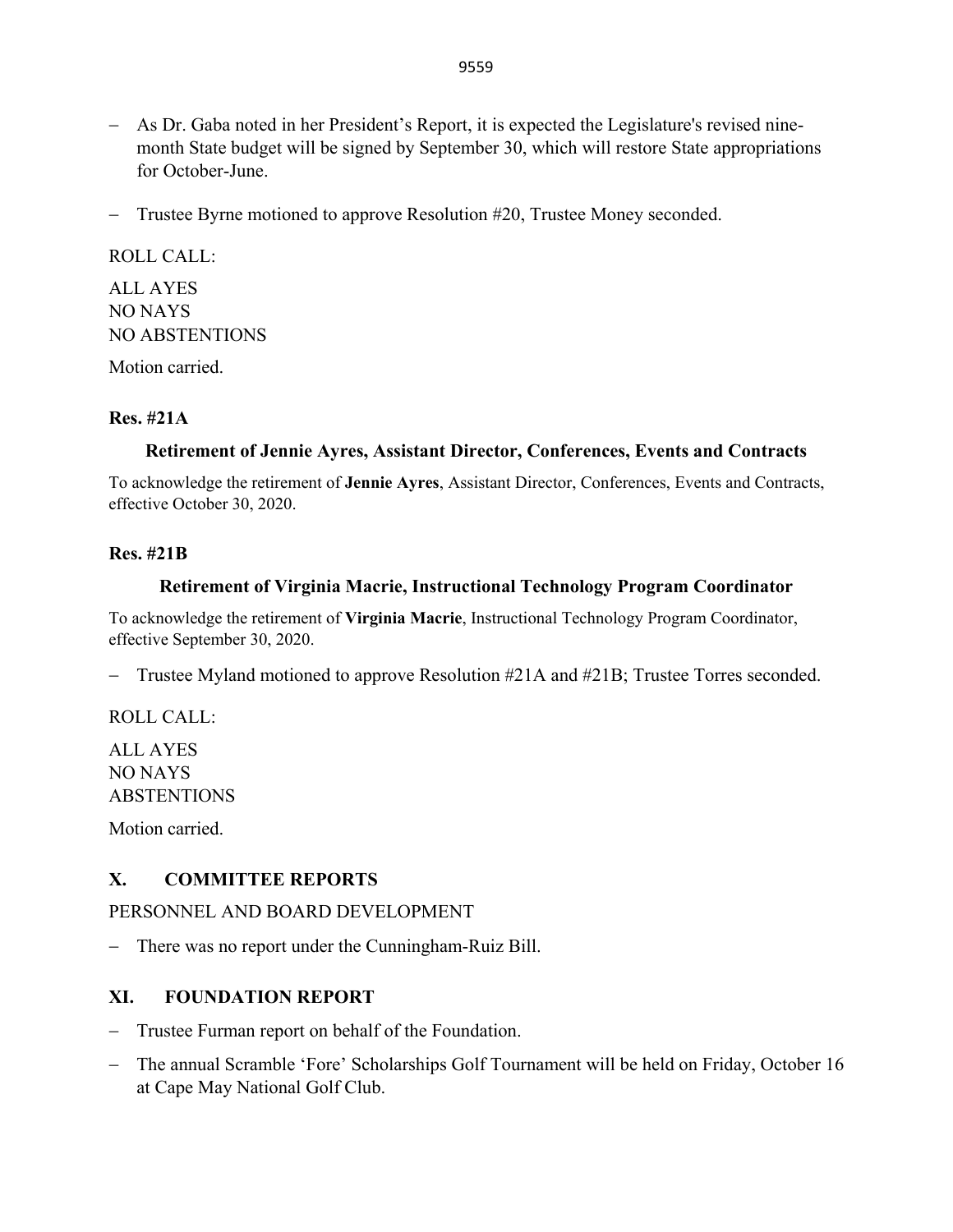- − There are still sponsorships available. Trustee Furman thanked Dr. Gaba and Jean McAlister for their Hole Sponsorships, and Trustee Clemans for her Hospitality Sponsorship.
- − Funds raised from this event will support scholarships for students pursuing an education in the healthcare field.
- − For more information, please visit [atlantic.edu/golf.](http://www.atlantic.edu/about/foundation/golf/index.php)

# **XII. NEW JERSEY COUNCIL OF COUNTY COLLEGES (NJCCC)**

- − Dr. Gaba reported the following:
- − Trustee Brian Lefke has been selected for the New Jersey Council of County Colleges' "Trustee Spotlight Award", which is given in recognition of exemplary trustee leadership and service. He will be honored at the next Council meeting in November.
	- o Chairperson Mento congratulated Trustee Lefke and thanked Jean McAlister and her staff for writing and submitting the nomination.
	- o Trustee Parker congratulated Trustee Lefke and thanked him for his service to the Board, especially when he served as Chairperson.
- The Council's new initiative, *Pathway and Skills Collaborative*, was launched this week with the purpose of promoting stackable, industry-valued credentials. The focus will be on the following industries:
	- o Health Sciences
	- o Global Manufacturing and Supply Chain Management
	- o Innovation and Technology
	- o Energy
- − The collaborative will bring together key employers, industry associations, labor unions, workforce development boards, technical high schools, community colleges, four-year colleges and universities, and community-based organizations.

# **XIII. OTHER BUSINESS**

− None noted.

# **XIV. COMMENTS FROM THE PUBLIC**

Caesar Niglio stated the following:

− A proposal has been submitted to NJEA for grant funds that will allow us to support our students in their time of need, especially for things that financial aid does not cover.